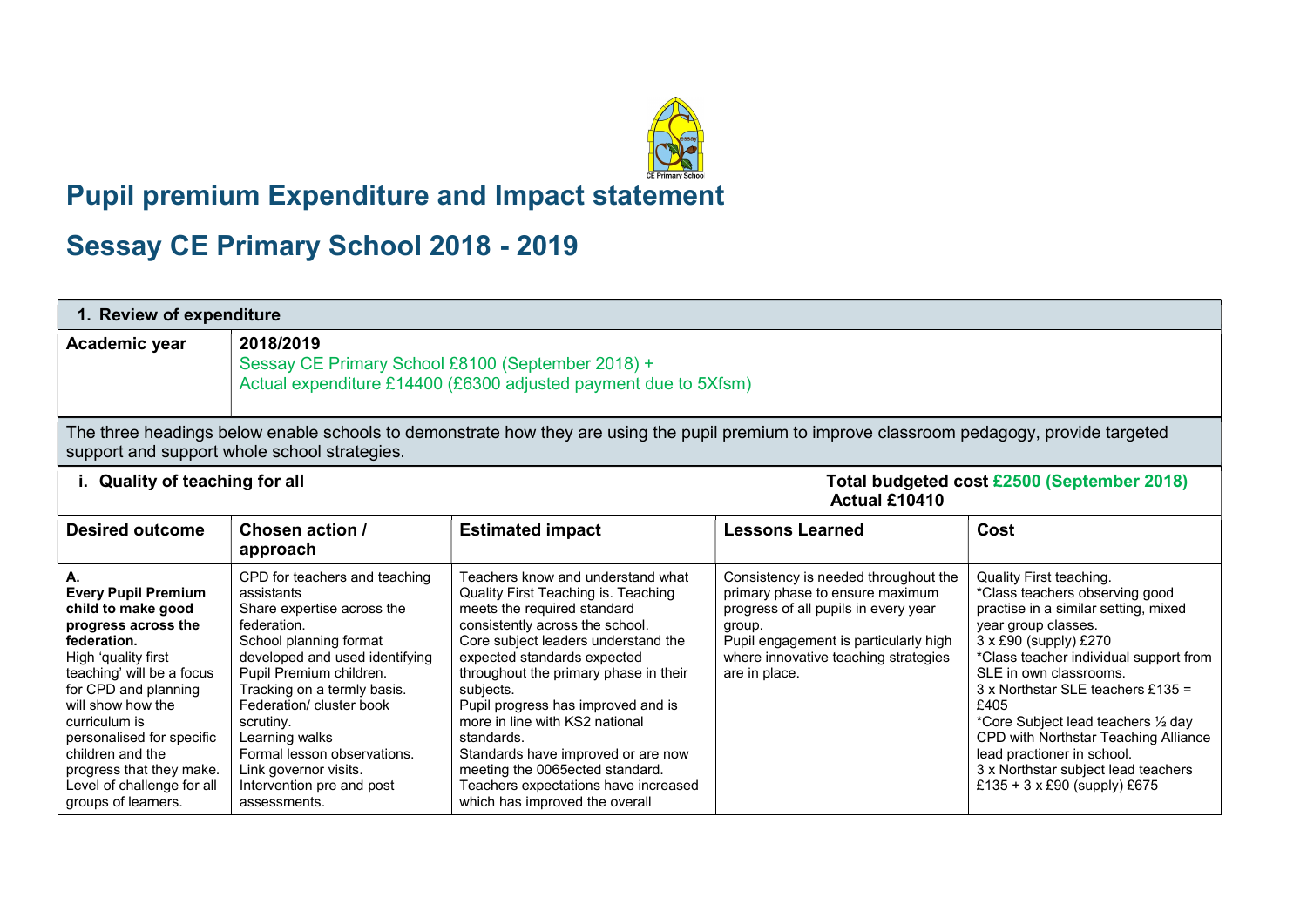| Maximising learning time<br>for all groups of children.<br>Keep up curriculum<br>focus.<br>Maximising the impact of<br>teaching assistants.<br>Developing middle<br>leadership in all subjects<br>to ensure progress<br>across the curriculum.                                                                                                                                                                                                                                                                                                                                      | All staff to have raised<br>expectations of all pupils.<br>To ensure a good behaviour for<br>learning in all pupils.<br>Review timetables to ensure<br>maximising learning time.                                                                                                                                                                                                                                        | behaviour for learning of most pupils.<br>Interventions are more tailor specific<br>addressing needs and closing the gaps.<br>Maximising learning time. Earlybird has<br>shown a positive impact on<br>improvements in ESPaG and<br>calculations.                                                                                                                                                                                        | Further CPD for individual TA's<br>required to ensure quality of<br>intervention teaching across the<br>school.                                                                                                                                                                                                                                                                                 | O'track Federation tracking system<br>and internal tracking for foundation.<br>cost 2018-2019 £800<br>Subject leaders (middle leadership<br>CPD)Eb Lott - Challenging<br>Conversations training cost £42<br>Interventions. GTA (3hrs a week)<br>£1100<br>ATA (15 hours a week) £6500 |
|-------------------------------------------------------------------------------------------------------------------------------------------------------------------------------------------------------------------------------------------------------------------------------------------------------------------------------------------------------------------------------------------------------------------------------------------------------------------------------------------------------------------------------------------------------------------------------------|-------------------------------------------------------------------------------------------------------------------------------------------------------------------------------------------------------------------------------------------------------------------------------------------------------------------------------------------------------------------------------------------------------------------------|------------------------------------------------------------------------------------------------------------------------------------------------------------------------------------------------------------------------------------------------------------------------------------------------------------------------------------------------------------------------------------------------------------------------------------------|-------------------------------------------------------------------------------------------------------------------------------------------------------------------------------------------------------------------------------------------------------------------------------------------------------------------------------------------------------------------------------------------------|--------------------------------------------------------------------------------------------------------------------------------------------------------------------------------------------------------------------------------------------------------------------------------------|
| В.<br>Children's knowledge<br>of vocabulary and<br>basic skills<br>Children's literacy,<br>including oral language<br>and communication<br>strategies in early years,<br>will be developed so that<br>vocabulary knowledge,<br>spelling, punctuation and<br>writing outcomes are<br>improved.<br>Discrete ESPaG<br>sessions included in<br>daily English lessons.<br>Age related common<br>exception word frames<br>introduced.<br>Vocabulary - Goldilocks<br>words, (Achievement<br>Unlocked)<br>Spelling included in<br>marking and feedback<br>policy.<br>Weekly spelling tests. | CPD for teachers and teaching<br>assistants, share expertise<br>across the federation.<br>School planning format<br>developed and used identifying<br>Pupil Premium children.<br>ESPaG racking on a termly<br>basis.<br>Federation/ cluster book<br>scrutiny.<br>Learning walks, evidence across<br>the curriculum.<br>Formal lesson observations.<br>Link governor visits.<br>Marking and feedback policy<br>reviewed. | Improved and extended understanding<br>of vocabulary.<br>Increased interest in reading materials.<br>Raised attainment in ESPaG at KS1<br>and KS2.<br>Evidence of improved vocabulary and<br>ESPaG shown in writing moderation.<br>ESPaG is visually evident in every<br>classroom. ESPaG flipchart books<br>show progression in skills, knowledge<br>and understanding.<br>Marking and feedback is now<br>consistent across the school. | To ensure that the children are<br>independently using support<br>resources available in classrooms<br>and on displays to support them in the<br>independent writing.<br>Improvement of work across the<br>curriculum must be evident in books.<br>Children must be given the time to<br>improve.<br>Have a competitive element to whole<br>school spelling to further extend the<br>very able. | CGP homework books order £269<br>KS2 Class text orders x 3 £150<br>First News subscription £55<br>National Geographic Subscription £90<br>The Week Junior subscription £54                                                                                                           |
| ii.<br><b>Targeted Support</b><br>Total budgeted cost £2000 (September 2018)<br><b>Actual</b><br>£1360                                                                                                                                                                                                                                                                                                                                                                                                                                                                              |                                                                                                                                                                                                                                                                                                                                                                                                                         |                                                                                                                                                                                                                                                                                                                                                                                                                                          |                                                                                                                                                                                                                                                                                                                                                                                                 |                                                                                                                                                                                                                                                                                      |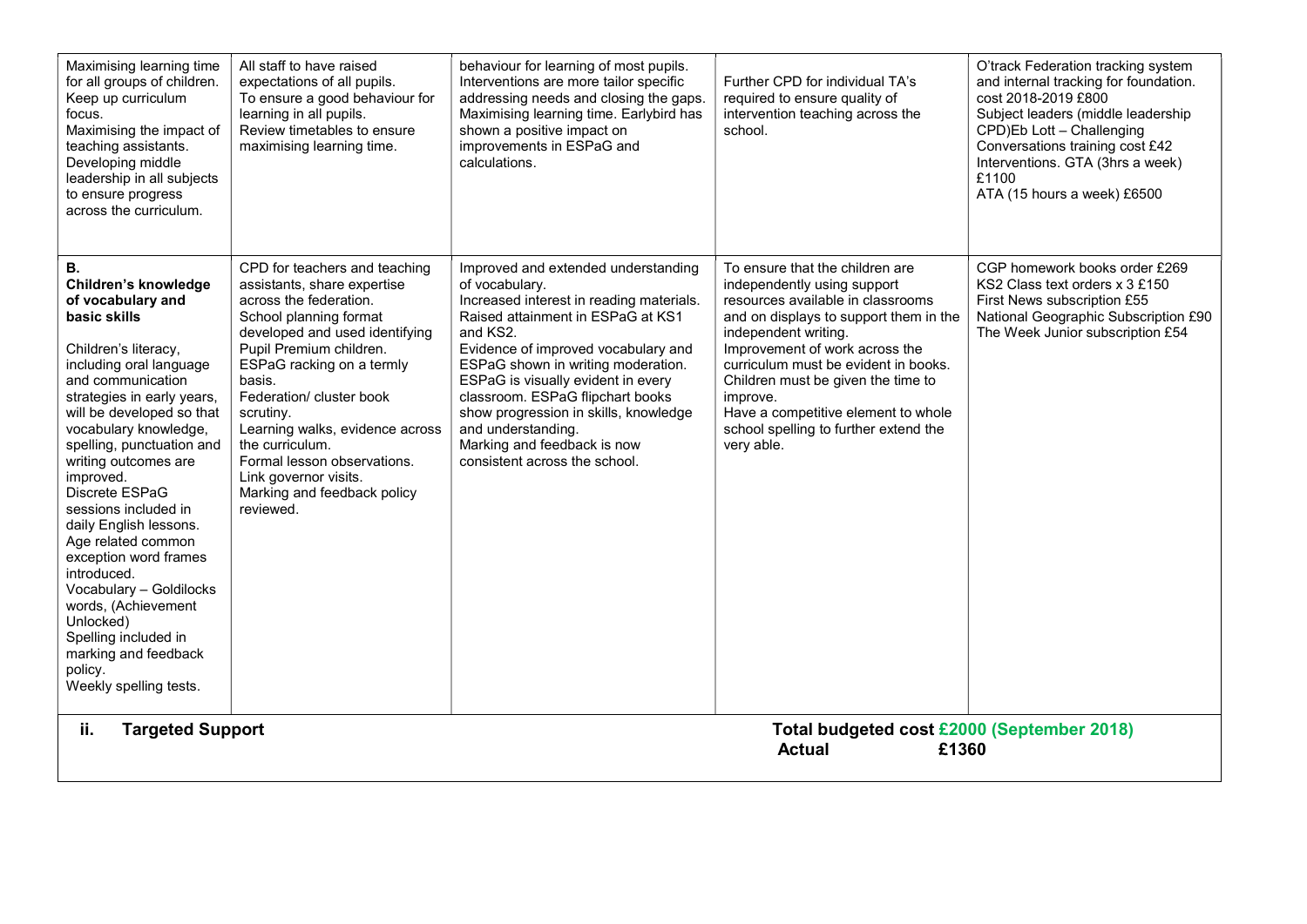| <b>Desired outcome</b>                                                                                                                                                                                                                                                                                                                                                                                                                                                                                                                                                                                                                  | Chosen action /<br>approach                                                                                                                                                                                                                                                                                                                                                                                                                                                                                                                                                                                                                                                                                                                                                              | <b>Estimated Impact</b>                                                                                                                                                                                                                                                                                                                                                                                                                                                                                                                                                 | <b>Lessons learned</b>                                                                                                                                                                                                                                                                | Cost                                                                                                                                                                   |
|-----------------------------------------------------------------------------------------------------------------------------------------------------------------------------------------------------------------------------------------------------------------------------------------------------------------------------------------------------------------------------------------------------------------------------------------------------------------------------------------------------------------------------------------------------------------------------------------------------------------------------------------|------------------------------------------------------------------------------------------------------------------------------------------------------------------------------------------------------------------------------------------------------------------------------------------------------------------------------------------------------------------------------------------------------------------------------------------------------------------------------------------------------------------------------------------------------------------------------------------------------------------------------------------------------------------------------------------------------------------------------------------------------------------------------------------|-------------------------------------------------------------------------------------------------------------------------------------------------------------------------------------------------------------------------------------------------------------------------------------------------------------------------------------------------------------------------------------------------------------------------------------------------------------------------------------------------------------------------------------------------------------------------|---------------------------------------------------------------------------------------------------------------------------------------------------------------------------------------------------------------------------------------------------------------------------------------|------------------------------------------------------------------------------------------------------------------------------------------------------------------------|
| В.<br>To track individual<br><b>Pupil Premium children</b><br>to ensure that evidence<br>of impact informs<br>individual needs.<br>Analysis of the 2017/18<br>Pupil Premium children<br>individual trackers.<br>Outcomes informed<br>2018/19 planned<br>interventions required.<br>Pre and post intervention<br>assessments put in<br>place.<br>Read Write Inc<br>intervention.<br><b>Rapid Phonics</b><br>Active Literacy<br>Pre-teach learning<br>groups.<br>Maximising the impact of<br>teaching assistants.<br>Designated learning<br>mentor - Improving<br>esteem and confidence<br>levels to achieve higher<br>rates of progress. | SENDCO's will devise<br>intervention timetable.<br>Consistency in individual Pupil<br>Premium tracking across the<br>federation.<br>Address individuals Mental<br>Health and well being needs to<br>ensure a good behaviour for<br>learning.<br>Pupil premium children will be<br>included in Performance<br>Management pupil progress<br>targets.<br>Half termly tracking in place.<br>Pupil Premium children on track<br>in comparison to age related<br>expectations identified in<br>headteacher's reports to<br>governors and subject leader<br>annual reports.<br>Weekly planning.<br>Lesson observations<br>CPD - Maximising the impact of<br>teaching assistants<br>CPD - Mental Health training.<br>(Identification and addressing<br>needs). Compass Buzz levels 2<br>and $3.$ | Individual pupil premium trackers mean<br>that all teachers know the exact flight<br>paths of this group of children. Action<br>and impact is recorded and<br>interventions reviewed accordingly to<br>ensure progress.<br>Improved mental health and wellbeing<br>of all children including Pupil Premium.<br>Improved individual self-esteem.<br>Children in frame of mind to be able to<br>achieve their full potential.<br>All stakeholders including governors<br>know and understand the provision and<br>impact Pupil Premium funding has had<br>during 2018-19. | Embed learning mentor role within the<br>whole school context to ensure self<br>esteem and good behaviour for<br>learning continues to improve.<br>Review how SENDCO's report pupil<br>progress as this is not always evident<br>when comparing to age related<br>expected standards. | Learning mentor $\frac{1}{2}$ a day a week<br>annual cost £1100<br>Supply to cover Learning mentor<br>training $2 \times £70 = £140$<br>Learning mentor resources £120 |
| <b>Other Approaches</b><br>Total budgeted cost £2000 (September 2018)<br>iii.<br>£2630<br><b>Actual</b>                                                                                                                                                                                                                                                                                                                                                                                                                                                                                                                                 |                                                                                                                                                                                                                                                                                                                                                                                                                                                                                                                                                                                                                                                                                                                                                                                          |                                                                                                                                                                                                                                                                                                                                                                                                                                                                                                                                                                         |                                                                                                                                                                                                                                                                                       |                                                                                                                                                                        |
| <b>Desired outcome</b>                                                                                                                                                                                                                                                                                                                                                                                                                                                                                                                                                                                                                  | Chosen action /<br>approach                                                                                                                                                                                                                                                                                                                                                                                                                                                                                                                                                                                                                                                                                                                                                              | <b>Estimated impact</b>                                                                                                                                                                                                                                                                                                                                                                                                                                                                                                                                                 | <b>Lessons learned</b>                                                                                                                                                                                                                                                                | Cost                                                                                                                                                                   |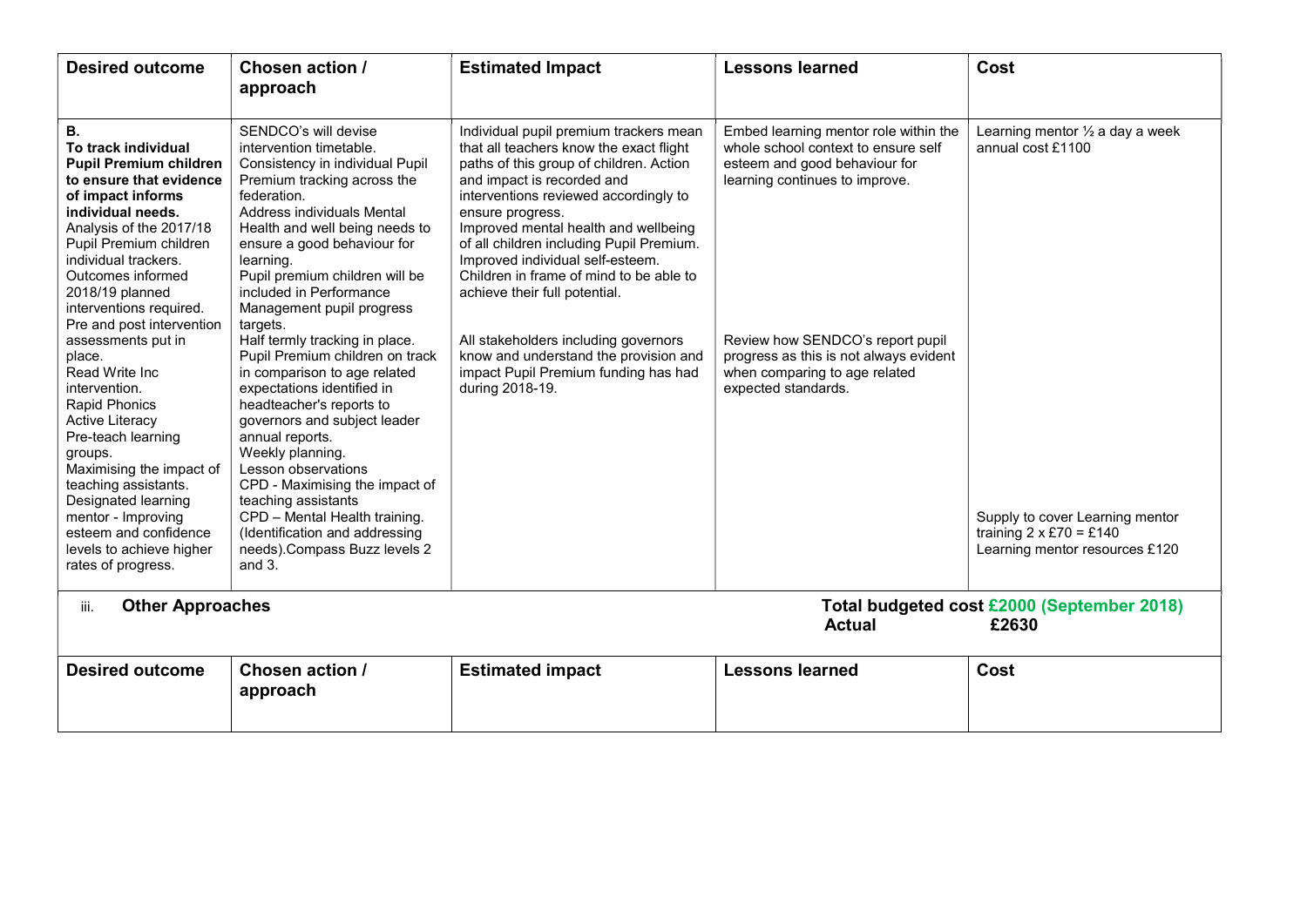| <b>D. Parental</b><br>engagement for all PP<br>pupils throughout the<br>federation.<br>Open door culture.<br>Parent evenings<br>appointments given,<br>even if not requested.<br>Class Dojo.<br>Financial support with<br>school trips.<br>School to provide certain<br>equipment such as PE<br>kits.<br>School to signpost other<br>funding streams e.g.<br>Carlton Lodge grants<br><b>Beckwith Trust</b><br>Parental sessions to<br>provide practical ways<br>that parents can support<br>their children. | Parent English sessions in<br>Autumn term 2018.<br>Attendance of Pupil premium<br>children on school trips.<br>Parent evenings - all given a<br>slot whether or not they request<br>one. Pupil premium trackers<br>discussed at parent evenings.<br>July transition meetings for all<br>parents.<br>Parents supported in seeking<br>additional funding when<br>necessary by the school. | Pupil Premium parents are engaged<br>with the school and aware of age<br>related expectations.<br>Pupil Premium parents are financially<br>supported to ensure all available<br>funding streams are explored.<br>Pupil premium parents are signposted<br>to Early help support if required.<br>Pupil Premium children are able to take<br>all in curriculum time opportunities, for<br>example residentials. Music lessons,<br>school trips. | Continue to source all available<br>signposting for those parents and<br>children needing Early Help.                                                     | Performing Arts £300<br>Music £152<br>Swimming £162.50<br>PSHCE Keeping safe. £111.50 |
|-------------------------------------------------------------------------------------------------------------------------------------------------------------------------------------------------------------------------------------------------------------------------------------------------------------------------------------------------------------------------------------------------------------------------------------------------------------------------------------------------------------|-----------------------------------------------------------------------------------------------------------------------------------------------------------------------------------------------------------------------------------------------------------------------------------------------------------------------------------------------------------------------------------------|----------------------------------------------------------------------------------------------------------------------------------------------------------------------------------------------------------------------------------------------------------------------------------------------------------------------------------------------------------------------------------------------------------------------------------------------|-----------------------------------------------------------------------------------------------------------------------------------------------------------|---------------------------------------------------------------------------------------|
| <b>E.Lack of enrichment</b><br>activities outside of<br>school compared to<br>non PP children due to<br>financial/transport<br>constraints.<br>An increase of<br>opportunities outside<br>school for children in<br>receipt of Pupil Premium<br>which may be lacking<br>due to financial/transport<br>constraints.<br>Provide bursary places<br>for Pupil premium<br>children in before/ after<br>school club and after<br>school clubs.                                                                    | Ensure parents/children are<br>aware of support available.<br>Monitor attendance at clubs<br>Ensure all classes have some<br>outdoor learning each term.<br>Formal lesson observation.                                                                                                                                                                                                  | Regular attendance at clubs & being<br>properly equipped is an issue for some<br>Pupil Premium Children.<br>Positive impact on individual's self-<br>esteem.                                                                                                                                                                                                                                                                                 | Selected Pupil Premium children take<br>up all opportunities of enrichment<br>activities. The school must ensure all<br>Pupil Premium children are aware. | Young Voices £52<br>Residential £350<br>Additional Transport expenses £962            |